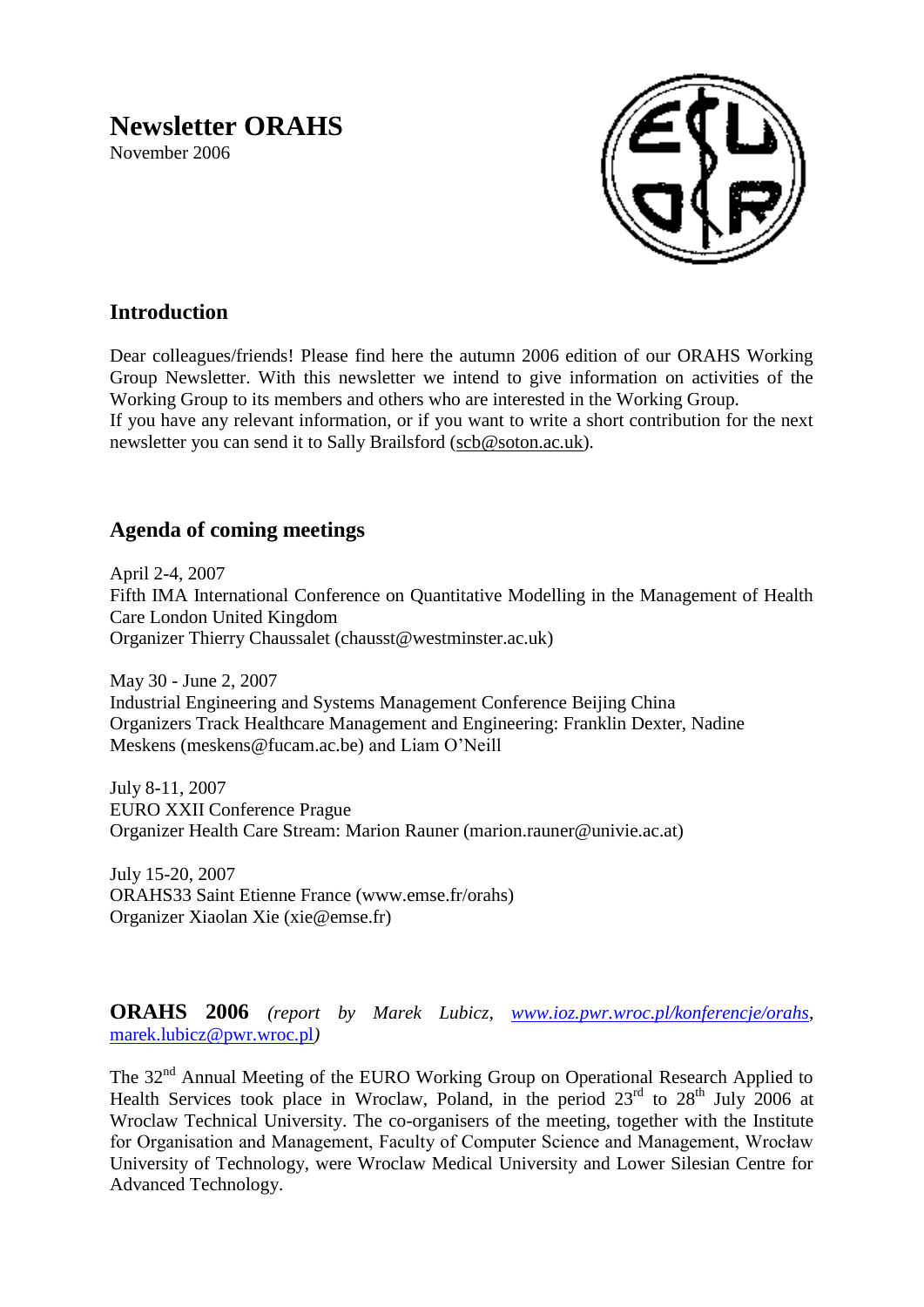As many of you already know (some even remember themselves!) we hosted Working Group members for the 16th meeting in 1990. Inspired by the formal objectives of the Working Group our aims for 1990 meeting were:

- to discuss the then actual problems of the health system reform in Poland but also other European countries
- to communicate the potential of the OR approach in solving the problems to Polish NHS decision makers
- to inspire local researchers and health system decision-makers.

Since then 16 years have passed, a selection of health system reform manifests, both on national and regional levels (in Lower Silesia at least 4) had been developed, and much effort has been put into guidelines and programs. Many of those included results of some quantitative analyses, some showing even sub-optimisation (under particular criteria, often disputable). On the other hand substantial theoretical developments can be seen in the field of applied quantitative methodologies, including operational research, but also decision support with neural and evolutionary approaches, data mining, particular IT solutions changing dramatically our modelling environment and abilities to effectively use terabytes of health events data to get in seconds, from a data warehouse, answers to decision-maker related queries, instead of waiting hours with Access, Excel or simple home-made data structures. We get those results, communicate important conclusions to clinical or managerial people, but often cannot confirm statistically what have been obtained (no matter expected, required or not), or – more frustrating – we have difficulties with implementing theoretical results on micro level due to the problem of choice. Therefore we encountered once more the issue of criteria, priorities and - through "Killing by numbers" issues - I would say we come back to our discussion in 1990 at ORAHS 16.

The main aims for the ORAHS 2006 meeting have been formulated as follows:

- Discuss the actual 2006 problems of the health system reform and summarise the achievements and pitfalls of the health system reform 1990-2006 (as seen from a quantitative analyst point of view)
- (once more) Communicate the potential of the OR approach in solving the problems (to mostly the same hospital / unit directors and to completely new health system administrators)
- Inspire the local researchers and health system decision-makers (in particular by presenting potential of quantitative methodologies – and to some extent also tools – on case studies from broadly speaking European countries)

The general theme of this meeting "ORAHS in Action – Revisited" was a reflection on the aims of the ORAHS 16, discussing the then actual problems of the health system reform, communicating the potential of the OR approach in solving the problems and inspiring the local researchers and health system decision-makers. We aimed at looking into both methodological developments in quantitative support to solving health problems and practical applications of the developments in the real world. There is a number of successful examples of OR-based approaches, discussed at the ORAHS 16 and further developed in the subsequent years. We also planned to look at the current decision problems, requiring quantitative support in modern health systems, with a special attention paid to restructuring hospital care systems and specific problems of Poland and other CEE countries.

The meeting started on Sunday July  $23<sup>rd</sup>$  afternoon with a get-together in the JPII hotel, where most our participants were accommodated. The conference formally started on Monday morning, together with the e-healthcare symposium organised by the Lower Silesian Centre for Advanced Technology (under e-Health project, sponsored by EU). The opening addresses were given by Deputy Rectors of Wroclaw Technical University, Professor Tadeusz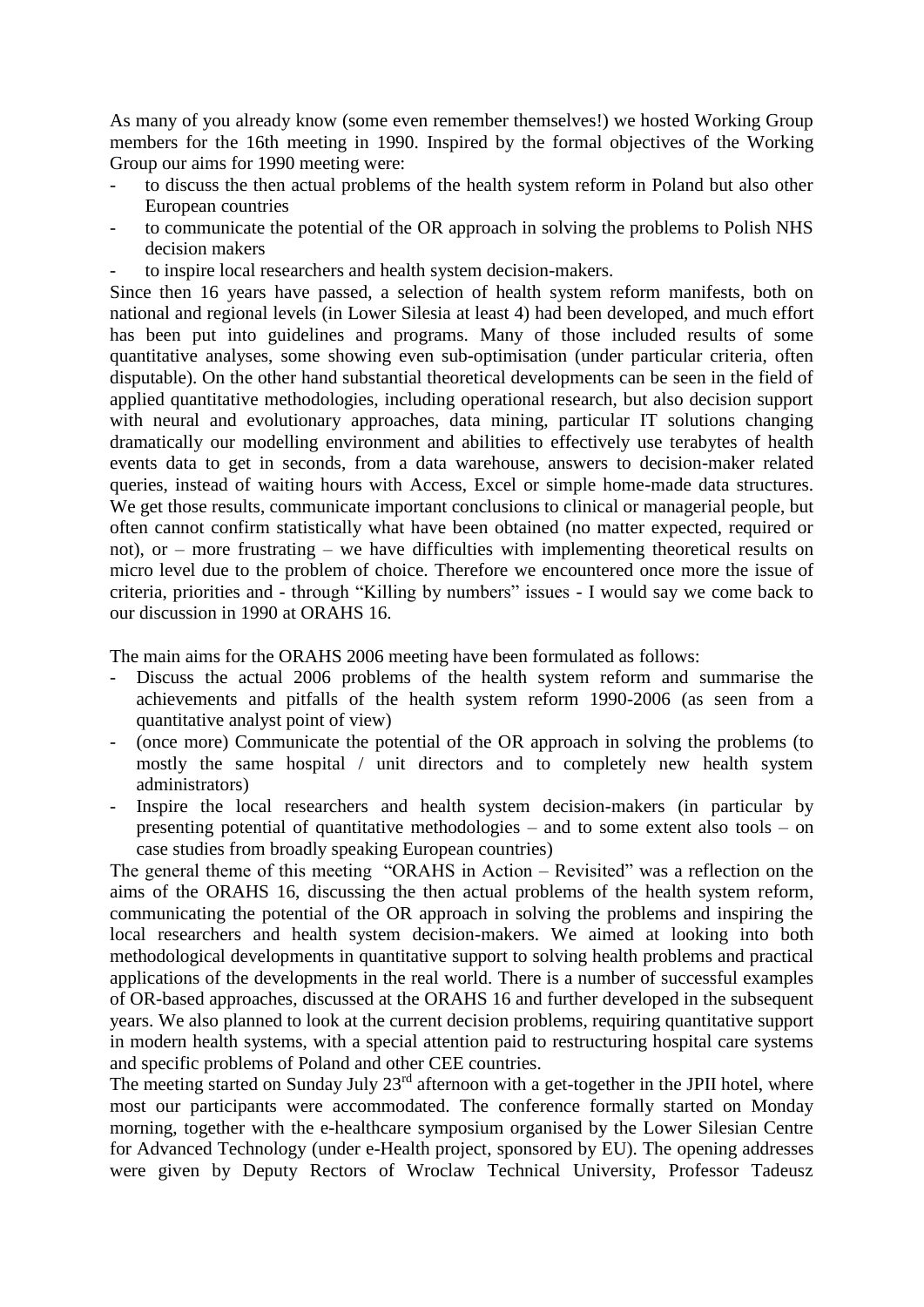Wieckowski and Wroclaw Medical University, Professor Ryszard Rudnicki, as well as by Professor Jerzy Świątek, the Dean of the Faculty of Information Technology and Management. The participants have also been greeted by Sally Brailsford, Deputy Chairman of the Working Group. Unfortunately we missed Peter Mierzewski, past Deputy Minister of Health, who gave an unforgettable presentation at ORAHS 16 in 1990 and initially agreed to be a keynote speaker, but withdrew for professional reasons in the Council of Europe.

We heard three keynote lectures during the Monday morning plenary session:

- Health Policy and Models in Poland: e-healthcare as seen by decision maker, by Prof. Janusz Zaleski, Wrocław University of Technology & Wrocław Regional Development Agency, past Voivod of Wroclaw and past Chairman of National Health Fund (and graduate of the same famous PPT (applied mathematics) faculty of the Wroclaw as myself)
- Applying mathematical methods to problems associated with health care by Stephen Gallivan, Director, Clinical Operational Research Unit, University College, London, UK,
- Making Good Decisions for: Planning and Managing Health Services and Preventing, Detecting, and Treating Diseases by Arjan Shahani, School of Mathematics and GeoData Institute, University of Southampton, UK.

In the afternoon we continued with ORAHS  $\&$  e-health plenary session with a general lecture on priorities and decisions within healthcare:

- What are Health Services for and does it matter? by Penelope M. Mullen, Health Services Management Centre, University of Birmingham, UK,
- and two local presentations, describing Polish healthcare problems for foreign participants:
- Allocation, Payment by Results Lower Silesian Approaches 1990-2006, by dr. Jerzy Sypula, Deputy Director, National Health Fund, Lower Silesian Branch,
- Technology & Changing Healthcare Model in Poland as seen by clinical manager and cardiology consultant by dr Roman Szelemej, Director, Specialist Hospital, Walbrzych.

Next almost all the participants paid a visit to the Town Hall of Wroclaw at central Market Square, where we had a meeting with the Head of the Health Department from the Wroclaw Municipality Office. Our final issue of the first day was an excursion by private ship on the Odra river, with barbecue, guitars, beer and even a bottle of wine.

Tuesday sessions started with the last intended plenary sessions. All Monday and Tuesday plenary sessions were arranged with parallel translation to facilitate participation by Polish audience.. Two lectures were given:

- Using Models in Health Care Management Training by Penny Mullen, Health Services Management Centre, University of Birmingham, UK
- Measuring What Matters by Ms Anne Eden, Director of Clinical Services, Hammersmith Hospitals, London, UK. This lecture linked to the Polish presentations on Monday and the general aims of the meeting, as there has been a long tradition of co-operation, facilitated by Anne, on information management and decision making between a number of Wroclaw health and academic institutions and a number of English health institutions.

Then we proceeded to the standard ORAHS sessions, run on Tuesday aftermoon (session Medical and Healthcare Decisions), all Thursday (four sessions on People and System, Waiting and Queues, Patient Flows, Simulation) and Friday morning. We also had a number of professional activities, including an interesting meeting with Pawel Wroblewski, MD, Marshall of the Lower Silesian Voivodship (Head of Local Government) and visit to the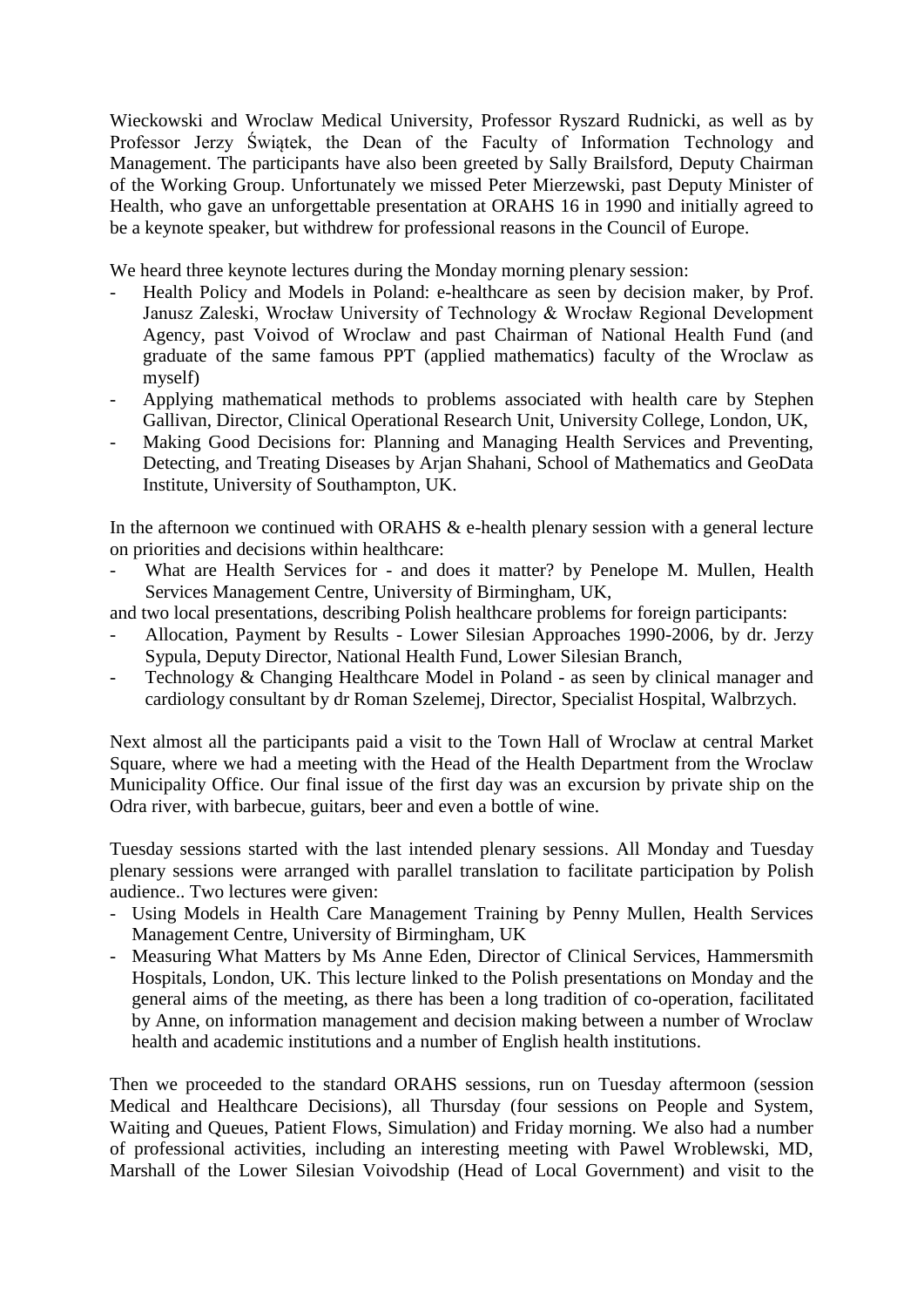Specialist Hospital in Walbrzych, homeland of Dr Roman Szelemej, Director of the Hospital. The traditional day trip on Wednesday included also a half-day and evening visit to Ksiaz Castle, the private Castle of the 1990 ORAHS Meeting. We did a tour in the castle, attended a private concert and had a nice dinner. A great number of pictures had been taken by various participants during the sessions and social programme. A selection of them was given to all the participants on Friday on a CD, some pictures are also available at the web page.

In total 25 scientific papers were presented during all sessions. All the presentations for which we received consent of the authors are published on our web page. In addition we are working on the Proceedings, for which we have already received a number of papers. There have been some changes with the final deadline for the Proceedings (which are supposed to be ready by the next meeting in St Etienne); the current final deadline is **end of February 2007**. Please send us your contributions in doc files (or open pdf) according to general EJOR paper format. Your contributions will be reviewed by the members of the Programme Committee of the 2006 Meeting and the ISBN-named monograph will be published, as in 1990, by TUW University Press.

In the Group Affairs session on the Friday morning, it was decided unanimously that ORAHS 2008 would be in Toronto (after an Olympic-style presentation by John Blake) and that ORAHS 2009 would be in Europe again, with the leading "candidate city" being Bruges.

Finally I would like to thank first of all: the participants who have never lost faith, despite delays and misunderstandings. It was extremely nice to host you in Wroclaw and Ksiaz (I was told that you also made trips to other parts of Poland and I hope you had a good time there). I would also like to thank all the organizing committee, in particular Bozena Mielczarek, whose total commitment enabled the meeting to take place, as well as Marek Girek and Katarzyna Janicka our counterparts from e-health scientific network, who are experts in solving unsolvable problems (not only in financial management). Our thanks go also to wonderful Justyna Uzialko, main helper to Bozena, Alina Kristen, organizer of specific issues, Jacek Zabawa, designer of the web page, and – last but not least - Jedrzej Lubicz, organiser of the social programme for accompanying persons.

### **ORAHS 2007** *(report by Xiaolan Xie, [www.emse.fr/orahs,](http://www.emse.fr/orahs) xie@emse.fr)*

The XXXIII Annual Meeting of the EURO Working Group ORAHS is organized in Saint Etienne, France 15-20/07/2007. ORAHS 2007 will be jointly organized by two universities and a teaching hospital: the Ecole Nationale Supérieure des Mines de Saint Etienne ENSM.SE and the University of Jean-Monnet-Saint Etienne UJM, the Centre Hospitalier Universitaire CHU-SE. The conference will be hosted by ENSM.SE, an 190-year old French ivy League engineering school.

ORAHS'07 will follow the tradition of ORAHS annual meetings with (i) presentation and debate with local health decision-makers and leaders of research initiatives in health care delivery, (ii) technical presentations, (iii) field visits and tours and (iv) a rich social program. ORAHS'07 will also bring together and identify synergy between the ORAHS working group and the French speaking working group GISEH (Gestion et Ingénierie des SystEmes Hospitaliers) of over 120 members in management and engineering of healthcare systems with a series of bi-annual meetings (see [www.tudor.lu/giseh06\)](http://www.tudor.lu/giseh06).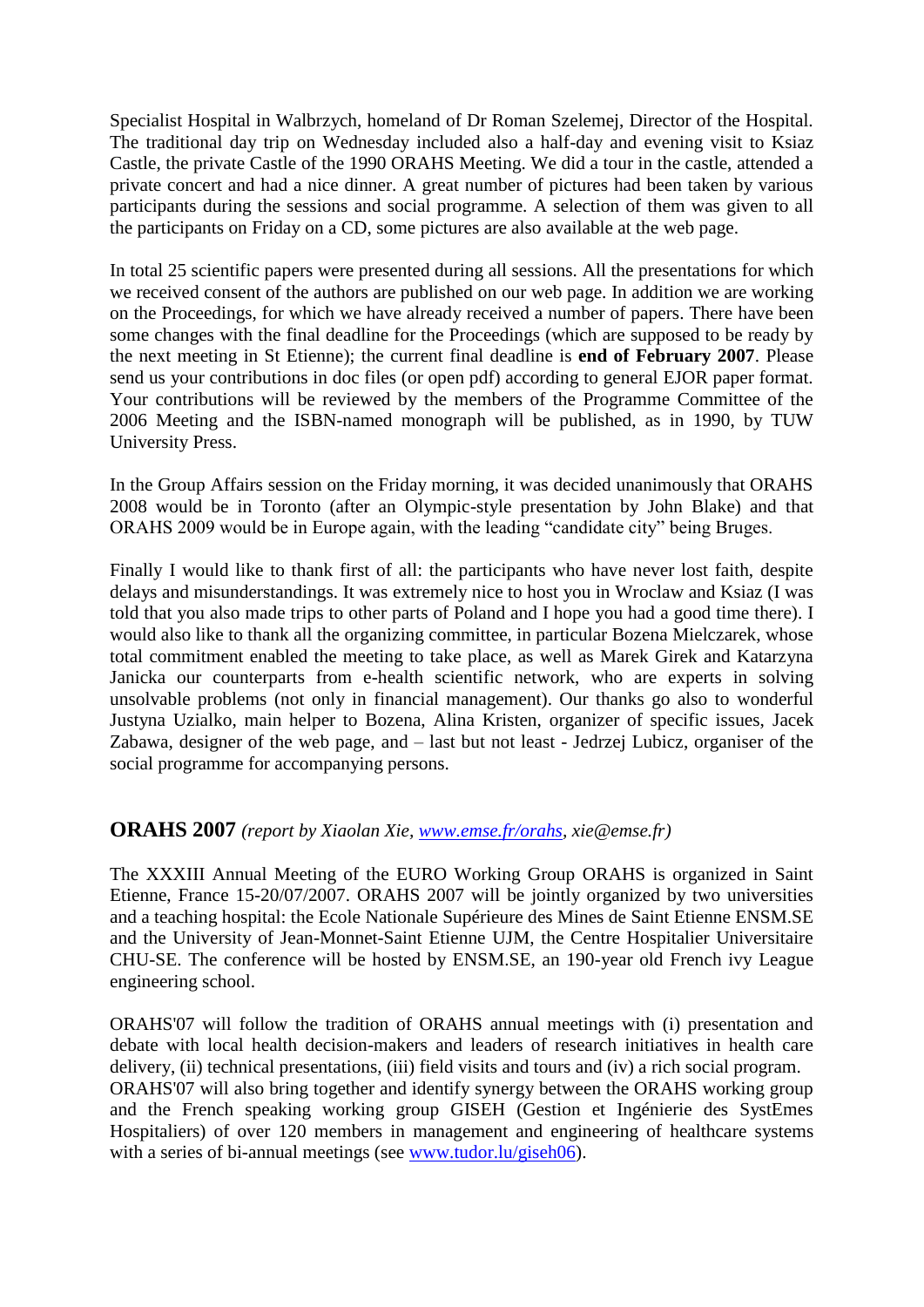ORAHS'07 will present French initiatives in both research and education in the area of health and engineering. It will identify challenges of health care delivery that need joint European research efforts and explore strategies and actions for joint proposals for EC-funded research and development projects.

A two-days introductory and advanced tutorial will be organized for Ph.D. students and local health practitioners.

The theme of the ORAHS'07 will be "Operations Research for engineering health care delivery" which is the common concern of ORAHS and GISEH. Papers in the broad area of quantitative methods applied to health care are welcome. Contributions from health policy decision makers and practitioners are welcome.

For all information, please contact: [orahs@emse.fr](mailto:orahs@emse.fr) and check: [http://www.emse.fr/orahs.](http://www.emse.fr/orahs) The deadline for submission of abstracts is June 01, 2007

#### *Healthcare delivery engineering in the Region of Rhone-Alps*

To face the increasing demand of healthcare, since year 2000, the French government has launched a number of reforms of healthcare systems including "plan hôpital 2007", "tarification à l'activité (T2A)", "Accréditation qualité", etc. Both public and private health service systems (Hospitals and clinics) are rethinking the practices to adapt their infrastructures, their organisation, and their management to face new regulations in terms of health quality and productivity.

Being aware of the importance of keeping an efficient healthcare delivery system, the region of Rhone-Alps fund since 2000 research programmes in order to investigate the applicability in health services of concepts, methodologies and tools of Operational Research and Industrial Engineering (projects HRP (2000-2003), HRP2 (2004-2006), HRP3 (2006-2010). Through these projects, the region of Rhone-Alps has become leader for research in healthcare systems engineering in France.

In Saint Etienne, Ecole des Mines de Saint Etienne ENSM.SE (a top-10 graduate engineering school) through its newly created Engineering and Health Division and the University of Jean-Monnet through its laboratory LASPI have been collaborated with the university hospital complex CHU-SE (Centre Hospitalier Universitaire) for the re-engineering of the CHU-SE. Many joint projects such as operating theatre re-engineering, medical devices sterilisation and pharmacy re-organisation have been conducted. The three institutions are now building a joint research institute in health and health care.

#### *About Saint-Etienne, a cultural metropolis at the door of wonderful natural park*

The era of coal mining and metal working firmly belongs to Saint-Etienne's past. The city has clearly evolved towards an economy based on new technologies. However, the city hasn't forgotten his remarkable industrial history. It is the only city in France selected as historical city for the  $19<sup>th</sup>$  century. Beyond the Art and Industry National Museum with its unique collection of elaborate weaponry, unusual bicycles and braided ribbons, a complete industrial heritage is there to be visited.

Saint-Etienne does not only have a rich industrial past but an exciting cultural present. Retaining undiminished spirit of daring innovation, the town seems on the verge of becoming the design capital of the world. The design heritage was the impetus behind the creation, in 1998, of the biennial international festival of design, which was an immediate success (150.000 visitors in 2002). With an internationally renowned Modern Art Gallery, Saint-Etienne offers an exceptional cultural center completed with a plethora of cafés, theatres, clubs and restaurants.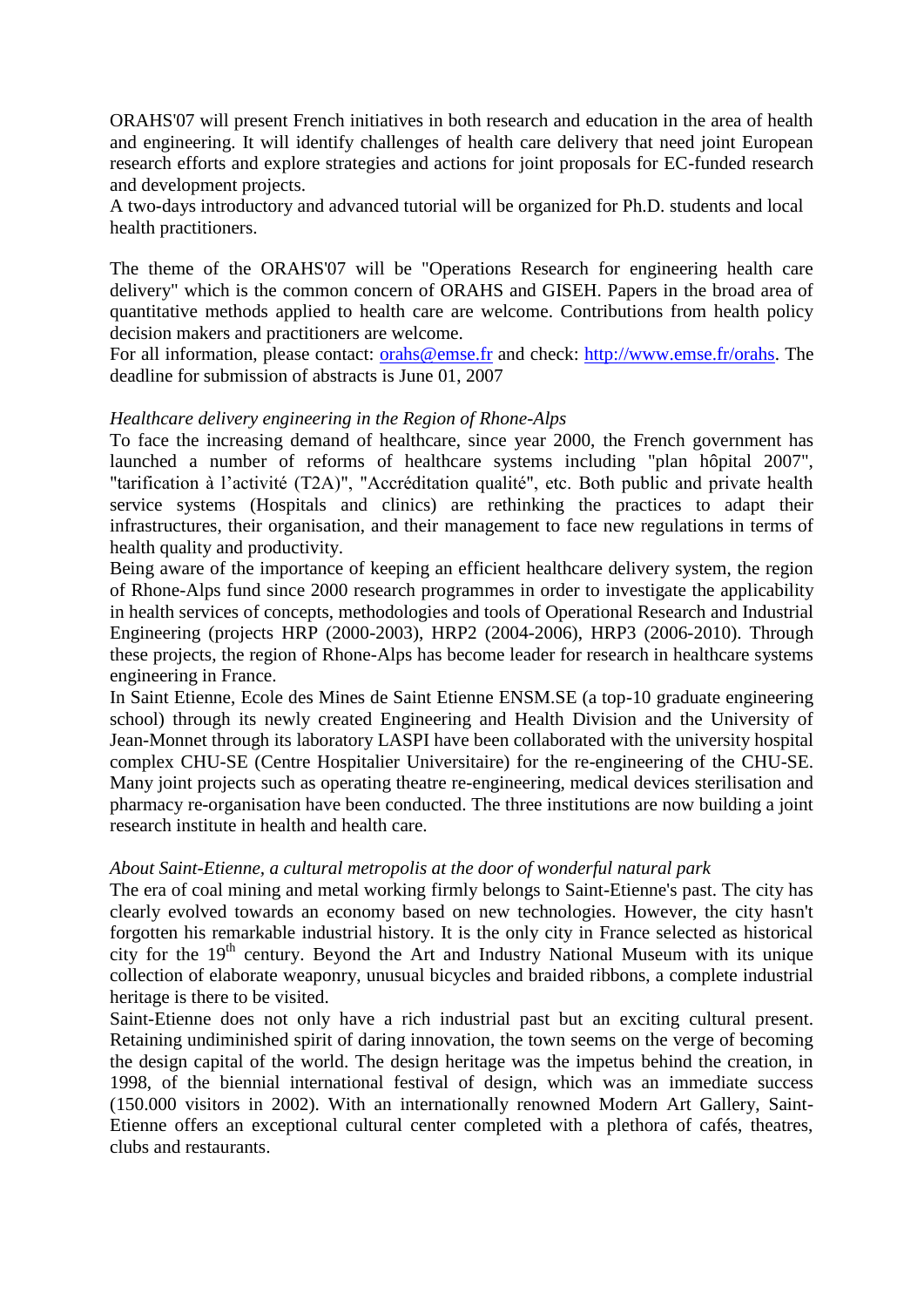Situated at only 60 km from Lyon, Saint-Etienne is at the crossroads of the major French motorways making easily accessible cities like Geneva, Marseilles, Paris and region like the Alps, Drôme and Provence. The region of Saint-Etienne has much to offer. With a town center situated a stone's throw from the Pilat a regional Nature Park, the Forez mountains and the gorges of the River Loire, Saint-Etienne will give you a direct access to wonderful landscape with medieval villages and old stone castles scattered around. In the middle of the regional park, Saint-Victor water sport center will give you all the opportunities of sailing, water-skiing or canoeing.

# **ORAHS BOARD** *(report by Sally Brailsford)*

At the 2006 EURO Conference in Reykjavik, the Council of EURO decided that it would ask each Working Group to nominate a Board of members who would jointly oversee the activities of the group. This proposal was to ensure that Working Groups could not be dominated by a single person, but there was no suggestion that ORAHS was anything other than democratic!

EURO did not specify the membership or composition of the Board nor its terms of reference, but left it up to individual WGs to decide how they wished to form their Boards and define their role. We discussed this during the Group Affairs session at the Wroclaw meeting, and decided that the current system works very well on the whole but that a fairly small Board to share some of the workload was a good idea. However, since relative few people were there on the final Friday morning, we decided I would liaise with Jan and then email the group to ask for more volunteers. However, Martin Utley kindly volunteered on the spot,

Jan felt an important criterion for eligibility was that the person was a regular attender at meetings, although attendance every year would not be required. We also felt it made sense to include by default the organiser of the most recent meeting, the organiser of the next meeting, and the immediate past-Chairman. As a result of my email I received offers to serve on the Board from quite a lot of people, of whom a couple were not currently eligible by Jan's criterion. On the assumption that Jan and I would also be on the Board, we are proposing that the eleven of us form the Board, as follows: (it looks like a football team, with Jan in goal):

| Jan Vissers (Chair)           | Netherlands    |
|-------------------------------|----------------|
| Sally Brailsford (Secretary)  | $_{\it{IJK}}$  |
| David Clayden (past Chair)    | UK             |
| Harald Buhaug                 | Norway         |
| Luc Delesie                   | <b>Belgium</b> |
| Roger Beech                   | UK             |
| Xiaolan Xie (2007 organiser)  | France         |
| Martin Utley                  | $_{\it UK}$    |
| Marek Lubicz (2006 organiser) | Poland         |
| <b>Marion Rauner</b>          | Austria        |
| Leonid Churilov               | Australia      |

In future, the Board membership could be changed at the annual meeting, and we felt ten was probably about the maximum number. The Board's role would probably evolve over time but would be fairly minimal. In addition to general oversight of the group's activities, assisting and advising local meeting organisers and so on, the functions of the Board could include assisting Jan in writing the Newsletter, by providing copy about activities in our own country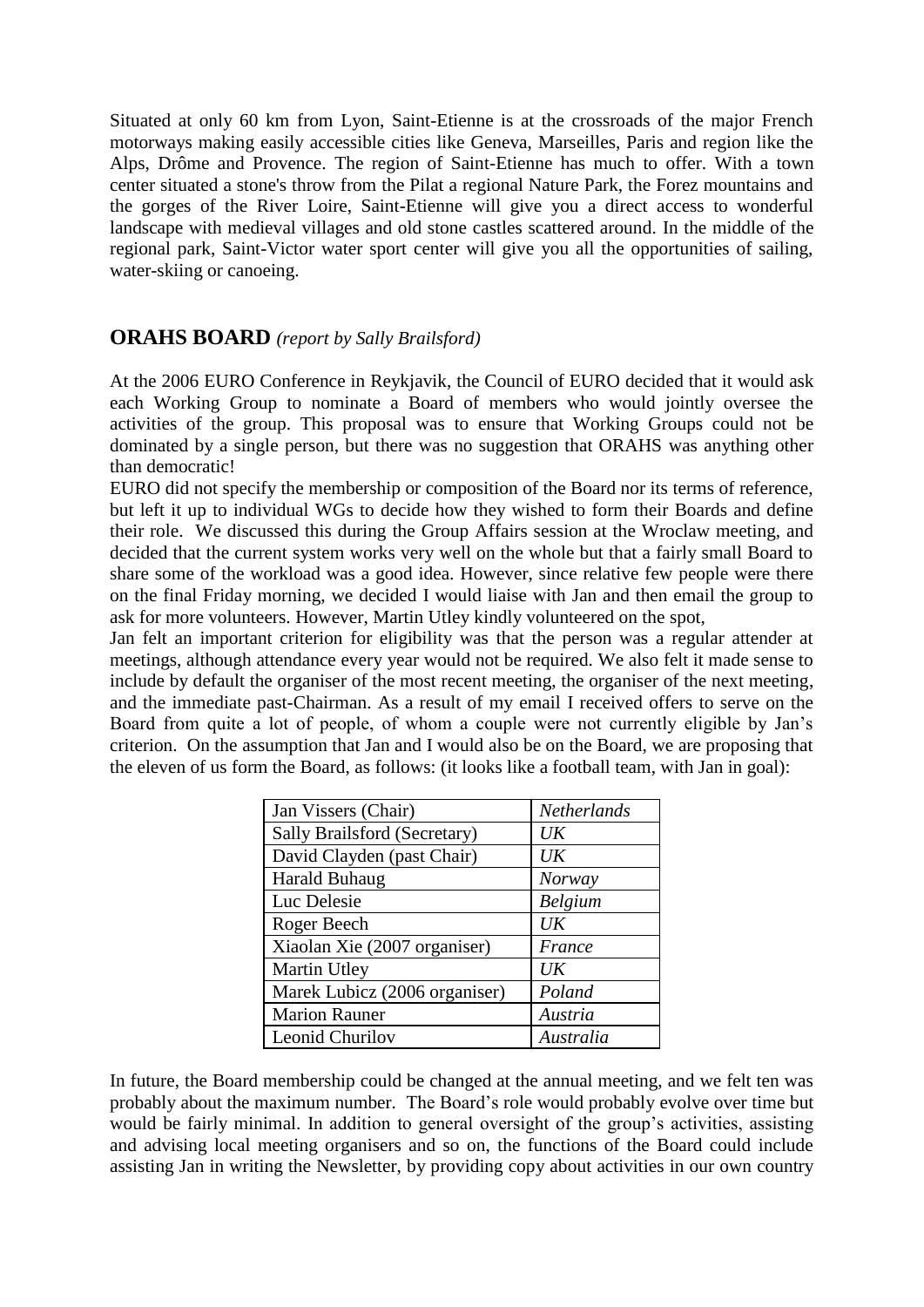for instance. Nearly all the work will be done by email, but we propose that an annual Board meeting be held in the bar during the conference, and that a key role of Board members is to buy a beer for the Secretary and Chairman!

# **EURO- info**

EURO has an extensive website with information on EURO conferences and EURO Working Groups. The website contains also an annual report of ORAHS. The EURO vice-president 2 in charge of the Working Groups is Professor Chris Potts, Faculty of Mathematical Studies, University of Southampton, who is not only *ex officio* a member of our working group, but has become a regular attender of our meetings. For more information about EURO, see [www.euro-online.org](http://www.euro-online.org/) 

We also received two calls from EURO for prices awarded at EURO conferences. The first price is the EDDA (EURO Doctoral Dissertation Award), a new EURO instrument. It will be awarded for the third time at the closing session of the EURO-2007 conference (Prague**-**July9-11, 2007). The purpose is to identify the best PhD. thesis defended in the EURO countries during the last year.

The second price is the EEPA (EURO Excellence in Practice Award). The purposes of the competition are to recognise outstanding accomplishments in the practice of Operational Research, attract more application-oriented papers to EURO Conferences, and promote the practice of Operational Research in general. All interested authors are invited to submit papers describing an application of Operational Research which has original features, whether in methodology, application or implementation, the age limit for the papers being four years. The papers must not have been submitted concurrently to another competition. The invitation is open to Operational Research specialists from any part of the world. The jury selects a short-list of finalist papers which will be presented in a special session of the EURO Conference. There is no registration fee for one author of each of the finalist papers. The winner will be determined by the jury at the end of the special session and will be announced by the chairman of the jury during the closing session of the EURO-Conference. For more information see: http://www.euro-online.org.

### **Web-site news** *(report by Sally Brailsford)*

The ORAHS website contains information about many of the previous meetings of the group, going back as far as 1975 when the first ever meeting was held (in Exeter, UK under the chairmanship of Duncan Boldy). It is updated again with new members' details and updates from current members. Please check your details and if you would like anything changed, email Sally (scb@soton.ac.uk). We welcome ideas and suggestions for the website.

The new website is up and running at [http://www.management.soton.ac.uk/orahs/.](http://www.management.soton.ac.uk/orahs/) If you have not already done so, please update your bookmarks. For the time being, you will be re-routed here from the old site, but I'm not sure how long this will continue. There are some features which still remain to be updated, but the site is database-driven which means that it will be much easier to maintain in the future. Many thanks to Paul Davie for his work on this.